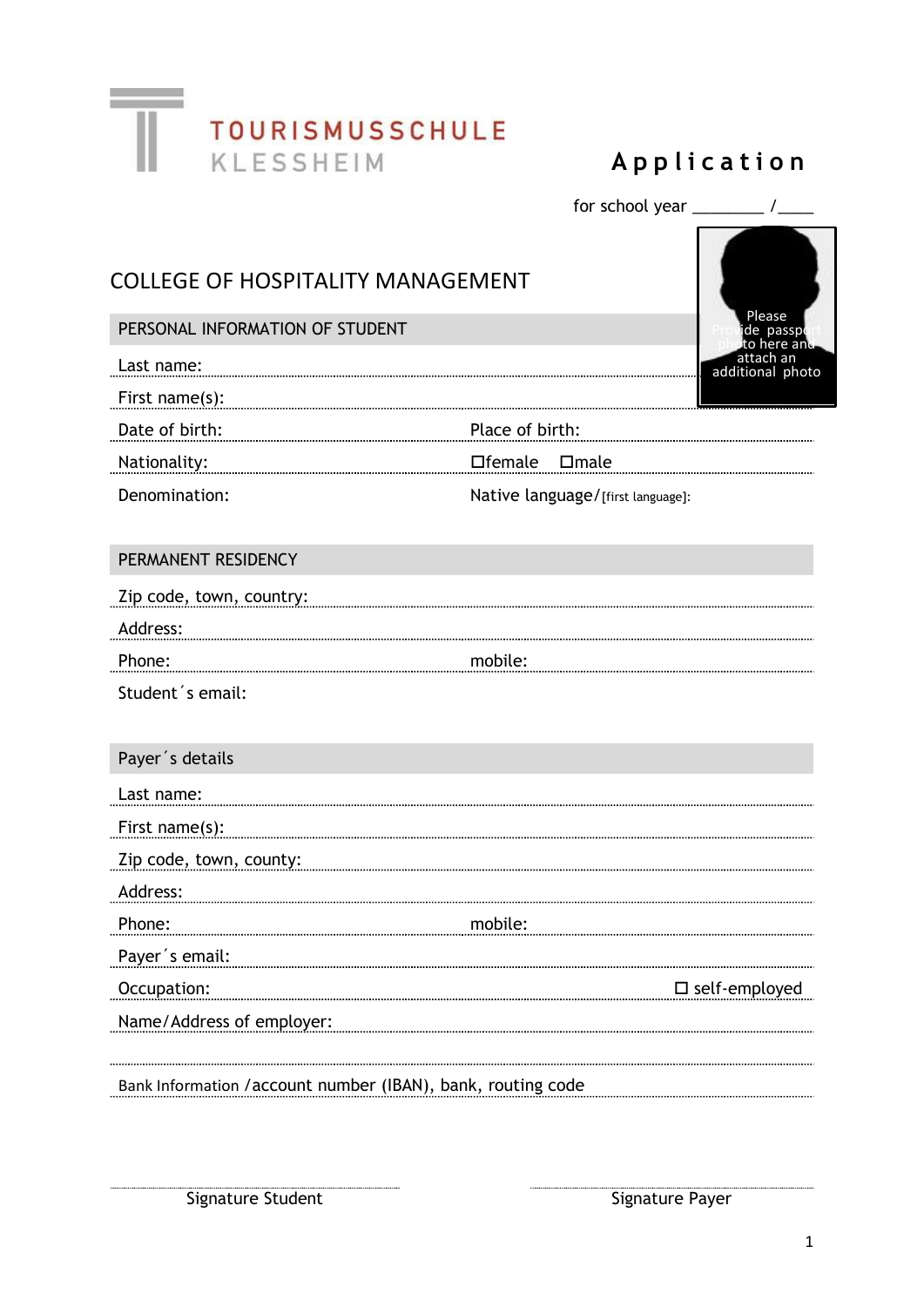#### Insurance

All students must be insured with an Austrian insurance company. Costs for insurance are not included in the study fees.

|                   | The Student [fill in name]:                      |                              |
|-------------------|--------------------------------------------------|------------------------------|
|                   | is insured with the following insurance company: |                              |
| Insurance number: |                                                  |                              |
| from              |                                                  | [Fill in dates of insurance] |
|                   |                                                  |                              |

### Additional Information

Does the student have a hospitality/tourism/business background? (e.g. parents…)?

### Previous Education/Training

The student must provide a high school leaving certificate (original must be provided at the beginning of the school year).

| [school] | from | w  |  |
|----------|------|----|--|
| [school] | from | ιu |  |

Languages

Compulsory elective subject

(only one second foreign language ca be taken as a compulsory elective subject)

| 1st choice                | 2nd choice                |
|---------------------------|---------------------------|
| $\Box$ Italian (beginner) | $\Box$ Italian [beginner] |
| $\Box$ Spanish (beginner) | $\Box$ Spanish [beginner] |

### Optional Subject

 $\square$  Junior barkeeper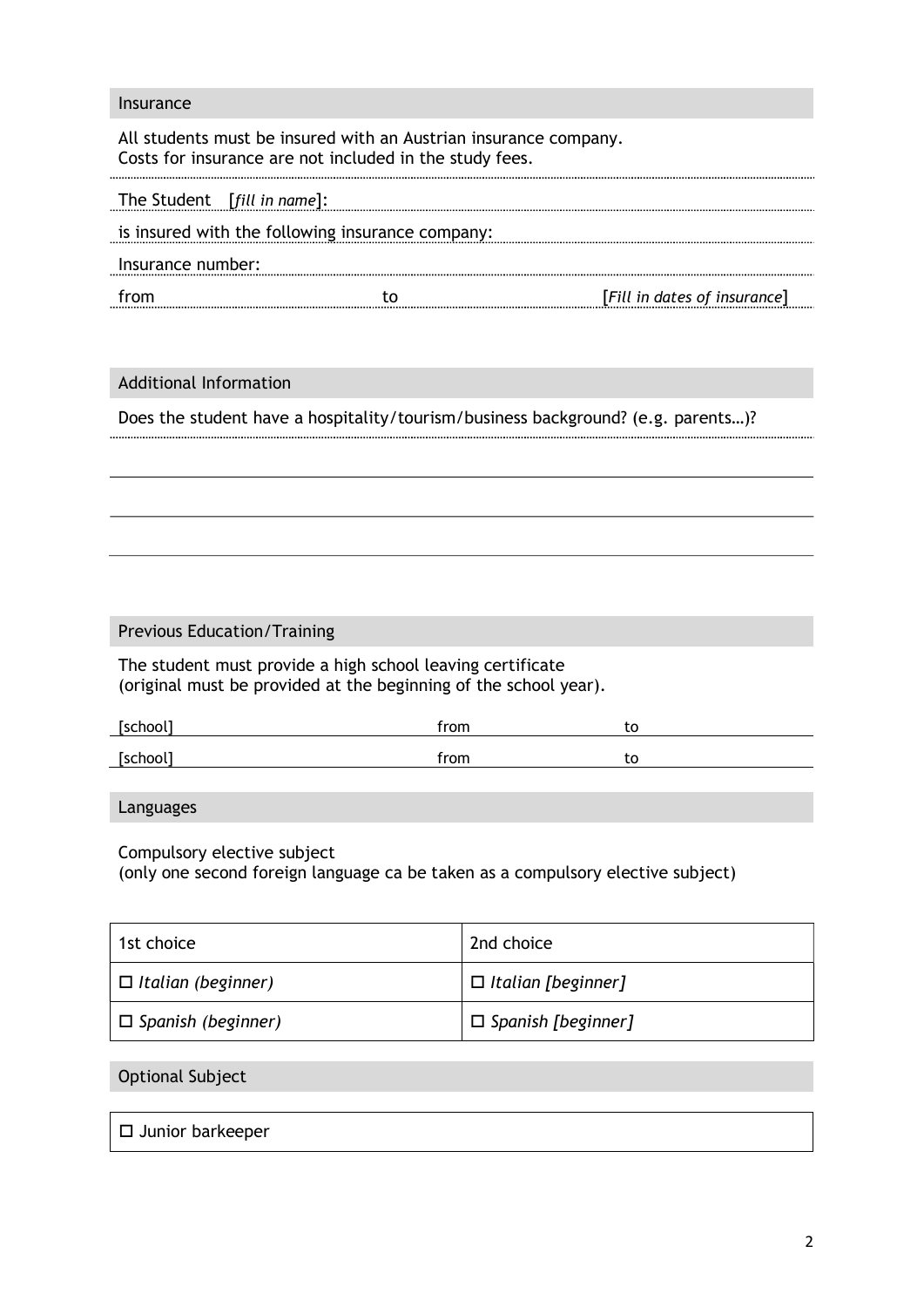# Confirmation

I hereby confirm that I have received and read the information on tuition fees as well as the additional fees of the program.

I agree that all fees will be retained even if the student leaves the college during the study year due to personal reasons or due to expulsion from school.

| Payer's name<br>in capital letters | Student's name<br>in capital letters |
|------------------------------------|--------------------------------------|
| Date                               | Signature Payer                      |
| Date                               | Signature Student                    |

Tourismusschule Klessheim Klessheimerstraße 4 5071 Siezenheim Telefon +43 (0)662/85 12 63, Fax +43(0)662/851263-4 Klessheim@ts-salzburg.at www.klessheim.at